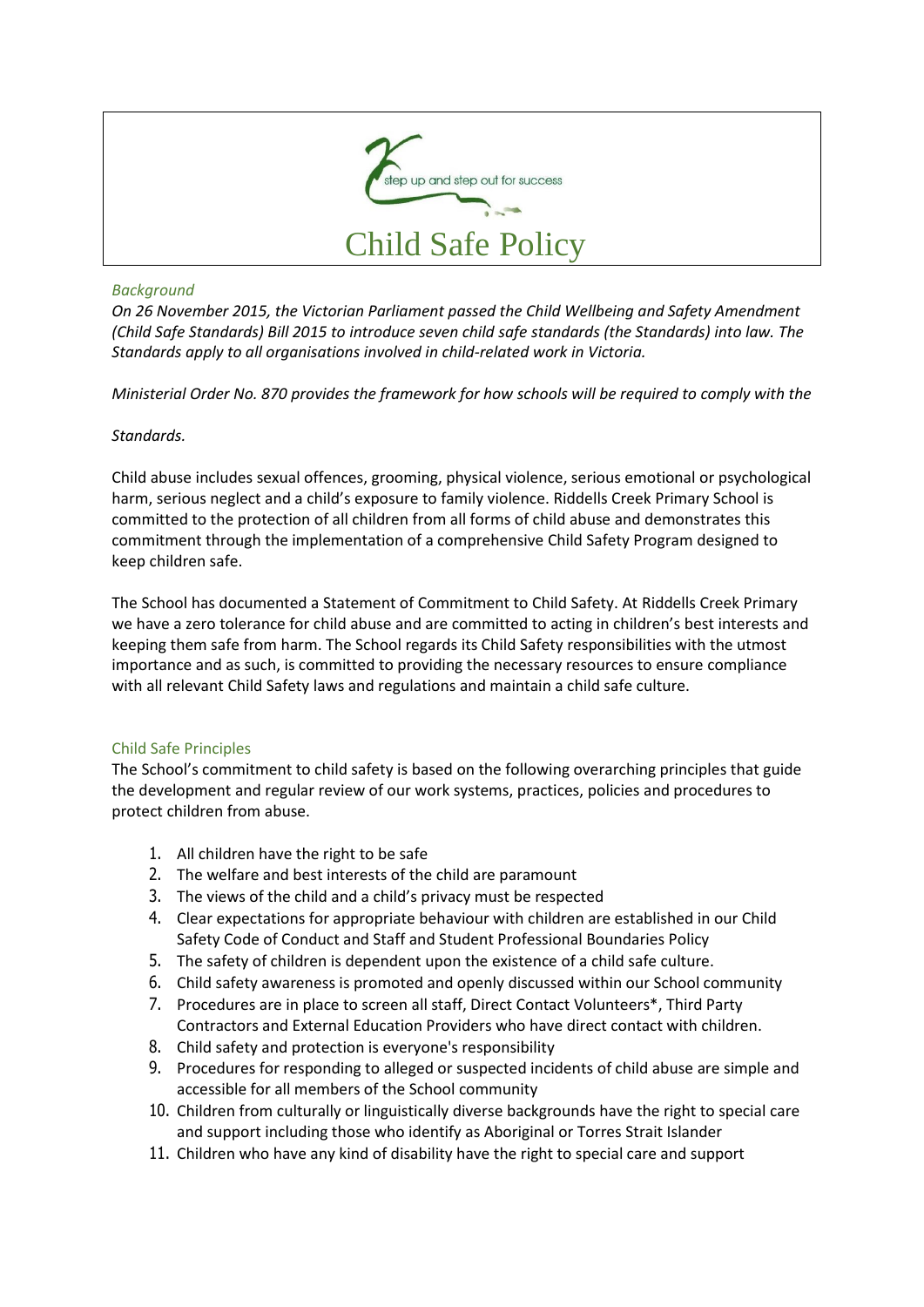\*Direct Contact Volunteers are those volunteers who are involved in providing support, guidance and supervision directly to students and could potentially have direct contact with students during the normal course of providing the volunteer service.

The Working with Children Act 2005 (Vic) defines 'direct contact' as any contact between a person and a child (aged under 18) that involves:

- physical contact
- face to face contact
- **•** contact by post or other written communication
- contact by telephone or other oral communication
- **•** contact by email or other electronic communication

Examples of Direct Contact Volunteer activities may include volunteers involved in School camps and excursions, incursions, coaching sporting teams, guest speakers, or assisting in learning activities.

# **Objectives**

This policy provides the framework for:

- the development of work systems, practices, policies and procedures that promote Child Safety within the School
- the creation of a positive and robust Child Safety culture
- **the promotion and open discussion of Child Safety issues within the School**
- complying with all laws, regulations and standards relevant to Child Safety in Victoria

# **Child Safety and Protection Program**

Riddells Creek Primary is committed to the effective implementation of our Child Safety and Protection Program and ensuring that it is appropriately reviewed and updated. We adopt a risk management approach by identifying key risk indicators and assessing child safety risks based on a range of factors including the nature of our School's activities, physical and online environments and the characteristics of the student body.

Our Child Safety and Reporting Program relates to all aspects of protecting children from abuse and establishes work systems, practices, policies and procedures to protect children from abuse. It includes:

- 1. clear information as to what constitutes child abuse and associated key risk indicators
- 2. clear procedures for responding to and reporting allegations of child abuse
- 3. strategies to support, encourage and enable staff, volunteers (direct and indirect), Third Party Contractors, External Education Providers, parents and students to understand, identify, discuss and report Child Safety matters
- 4. procedures for recruiting and screening School Council members, staff and Direct Contact Volunteers
- 5. student wellbeing strategies designed to empower students and keep them safe
- 6. policies with respect to cultural diversity and students with disabilities
- 7. a Child Safety training program
- 8. information regarding the steps to take after a disclosure of abuse to protect, support and assist children
- 9. guidelines with respect to record keeping and confidentiality
- 10. policies to ensure compliance with all relevant laws, regulations and standards (including the Victorian Child Safe Standards)
- 11. a system for continuous improvement and review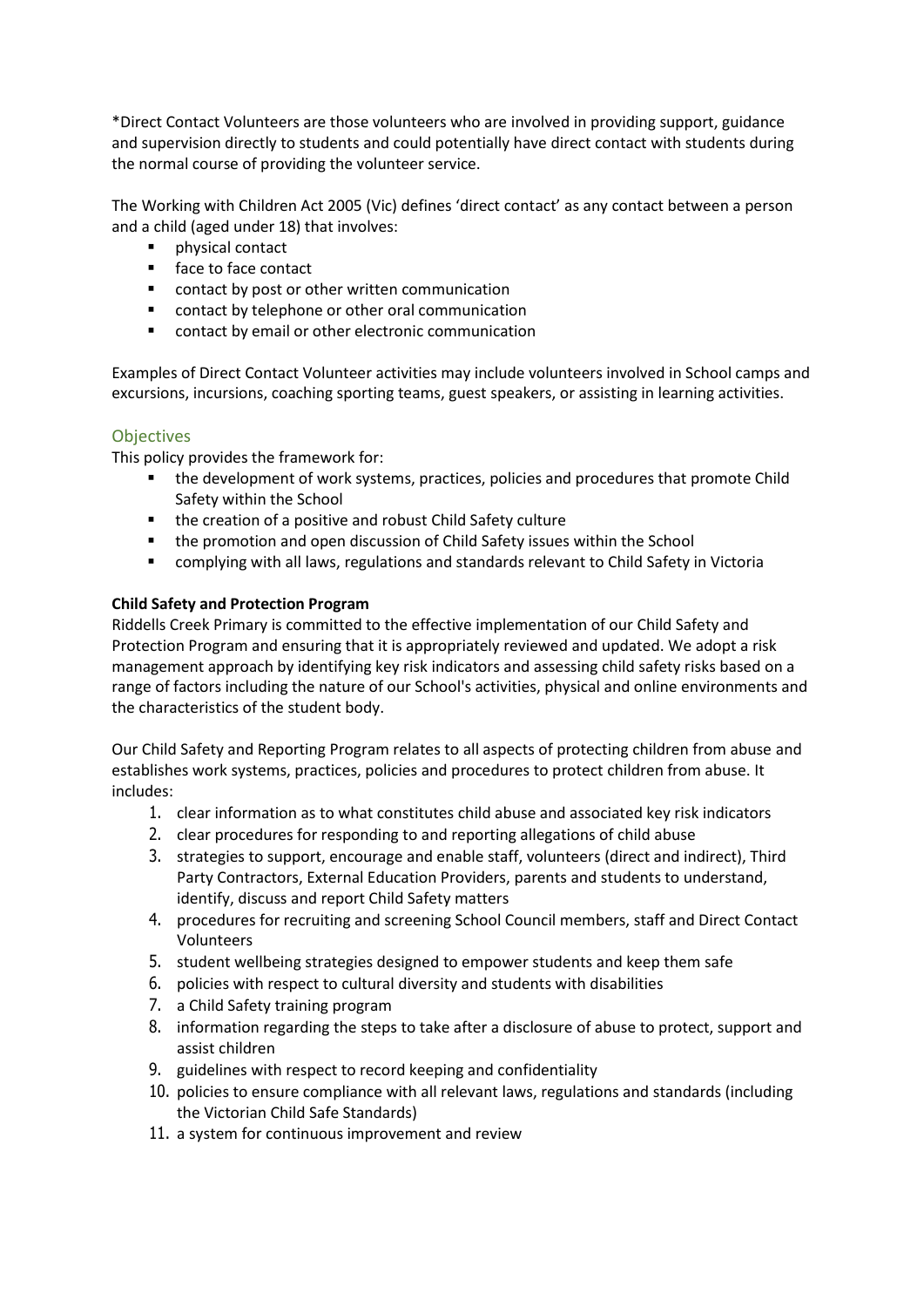As a part of Riddells Creek Primary's induction process, all staff and Direct Contact Volunteers are required to complete a selection of training modules on the content of our Child Safety and Reporting Program.

All staff, Direct Contact Volunteers and School Council members are provided with additional, ongoing Child Safety training at least annually.

Staff, volunteers (direct and indirect), Third Party Contractors and External Education Providers are supported and supervised by RPPS senior staff to ensure that they are compliant with the School's approach to Child Safety.

### Responsibilities

Child safety is everyone's responsibility. At Riddells Creek Primary all members of the School Council and staff, as well as direct and indirect volunteers, have a shared responsibility for contributing to the safety and protection of children. Specific responsibilities include:

### *School Council*

Each member of the School Council is required to ensure that appropriate resources are made available to allow the School's Child Safety and Reporting Program and the Child Safe Policy to be effectively implemented within the School and are responsible for holding the Principal accountable for effective implementation.

### *The Principal*

The Principal is responsible, and will be accountable for, taking all practical measures to ensure that the Child Safe Policy and the School's Child Safety and Reporting Program are implemented effectively and that a strong and sustainable child safety culture is maintained within the School.

### *The School's Child Safety Officer*

The Principal, and Assistant Principal as the Child Safety Officer, receive additional specialised training with respect to child safety issues. They are the first point of contact for raising child safety concerns within the School. They are also responsible for championing child safety within the School and assisting in coordinating responses to child safety incidents.

### *Staff Members*

All staff are required to be familiar with the content of our Child Safety and Reporting Program and their legal obligations with respect to the reporting of child abuse. It is each individual's responsibility to be aware of key risk indicators of child abuse, to be observant, and to raise any concerns they may have relating to child abuse with the School's Child Safety Officer.

#### *Direct Contact Volunteers*

All Direct Contact Volunteers, as defined in this policy, are required to be familiar with the content of our Child Safe Policy and our Child Safety Code of Conduct and their legal obligations with respect to the reporting of child abuse.

It is each individual's responsibility to be aware of key risk indicators of child abuse, to be observant, and to raise any concerns they may have relating to child abuse with the School's Child Safety Officer.

### *Indirect Contact Volunteers*

Indirect Contact Volunteers (or 'Indirect Volunteers') are those volunteers who are involved in providing support and services whilst not directly assisting a specific group of students. All Indirect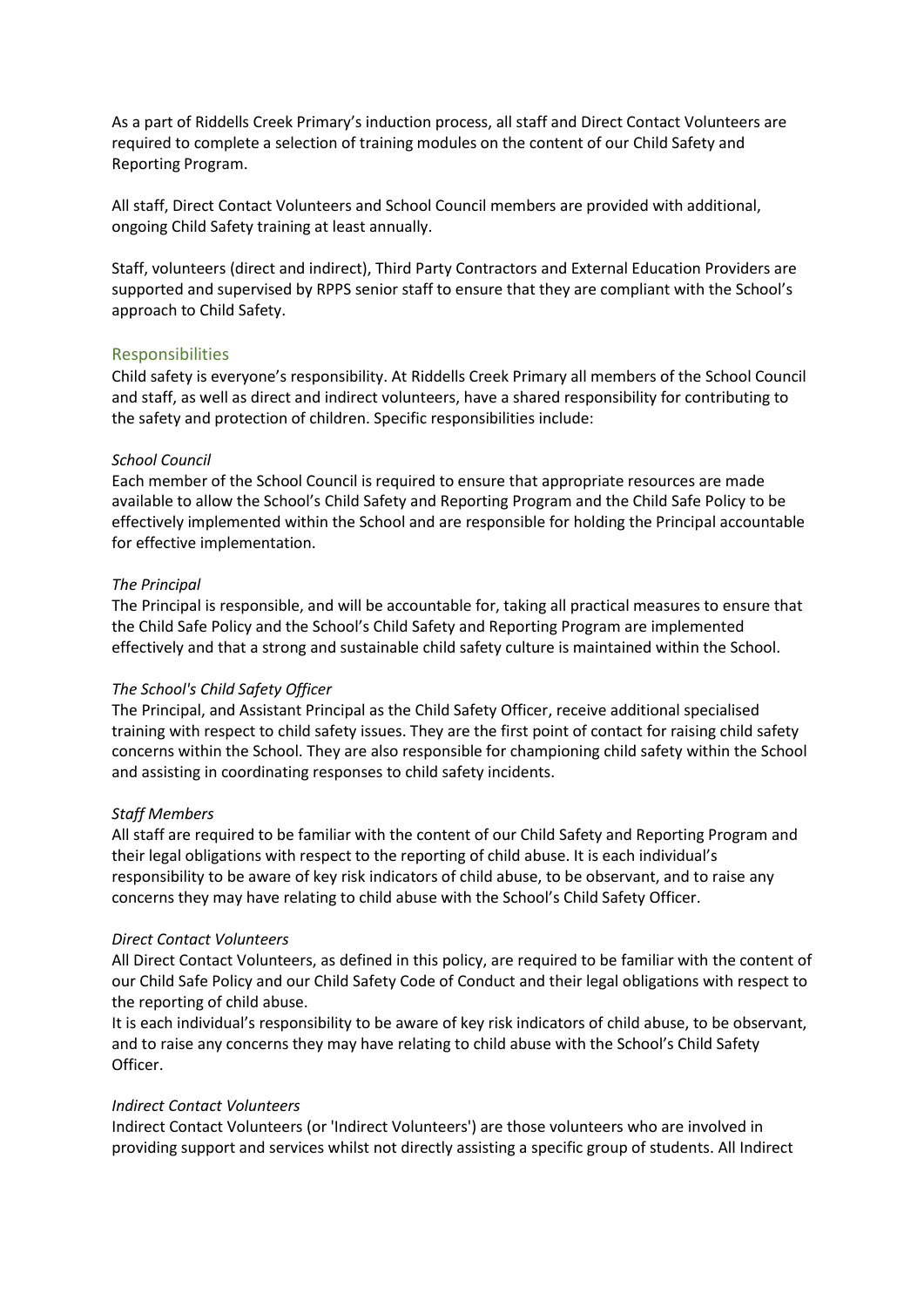Volunteers are responsible for contributing to the safety and protection of children in the School environment.

All Indirect Volunteers are required by the School to be familiar with the Child Safe Policy and the Child Safety Code of Conduct.

Examples of Indirect Contact Volunteer activities may include assisting with School administrative functions or guest speakers.

### *Third Party Contractors*

All Third Party Contractors (service providers) engaged by the School are responsible for contributing to the safety and protection of children in the School environment.

Third Party Contractors include, for example, maintenance and building personnel, consultants, casual teachers, tutors, sports coaches, guest speakers, exam invigilators, any employees engaged by the Riddells Creek Primary Parents Association and school cleaners.

This also includes music teachers and other extra-curricular teachers and instructors who are engaged by students and their families directly, rather than the School, but have an agreement with the School to use the School's facilities.

The School only uses Third Party Contractors that have undergone an extensive due diligence process that includes provision of our Child Safety Policy and Child Safety Code of Conduct.

Direct Contact Contractors are:

- those who have direct contact\*\* with students during the normal course of their work
- **those who may be in a position to establish a relationship of trust with a student** notwithstanding that unsupervised access to students would be rare (for example full-time maintenance personnel)
- **EXECT** any contractors whom a school is legally required to screen

\*\*The Working with Children Act 2005 (Vic) defines 'direct contact' as any contact between a person and a child (aged under 18) that involves:

- **Physical contact**
- face to face contact
- contact by post or other written communication
- **•** contact by telephone or other oral communication
- contact by email or other electronic communication

### Indirect Contact Contractors are:

Indirect Contact Contractors are those contractors who do not meet the definition of "Direct Contact Contractor". Refer to Third Party Contractors' Responsibilities for more information.

All service providers engaged by the School are required by the School to be familiar with our Child Safety Policy and our Child Safety Code of Conduct.

The School only uses third party contractors that have undergone an extensive due diligence process that includes provision of our Child Safety Policy and Child Safety Code of Conduct.

### External Education Providers are:

All External Education Providers engaged by the School are responsible for contributing to the safety and protection of children in the School environment. All External Education Providers engaged by the School are required to be familiar with our Child Safety Policy. Riddells Creek Primary may include this requirement in the written agreement between it and the external education provider.

# Reporting Concerns

Our Child Safety Program provides detailed guidance for members of the School Council, staff and Direct Contact Volunteers as to how to identify key risk indicators of child abuse and how to report